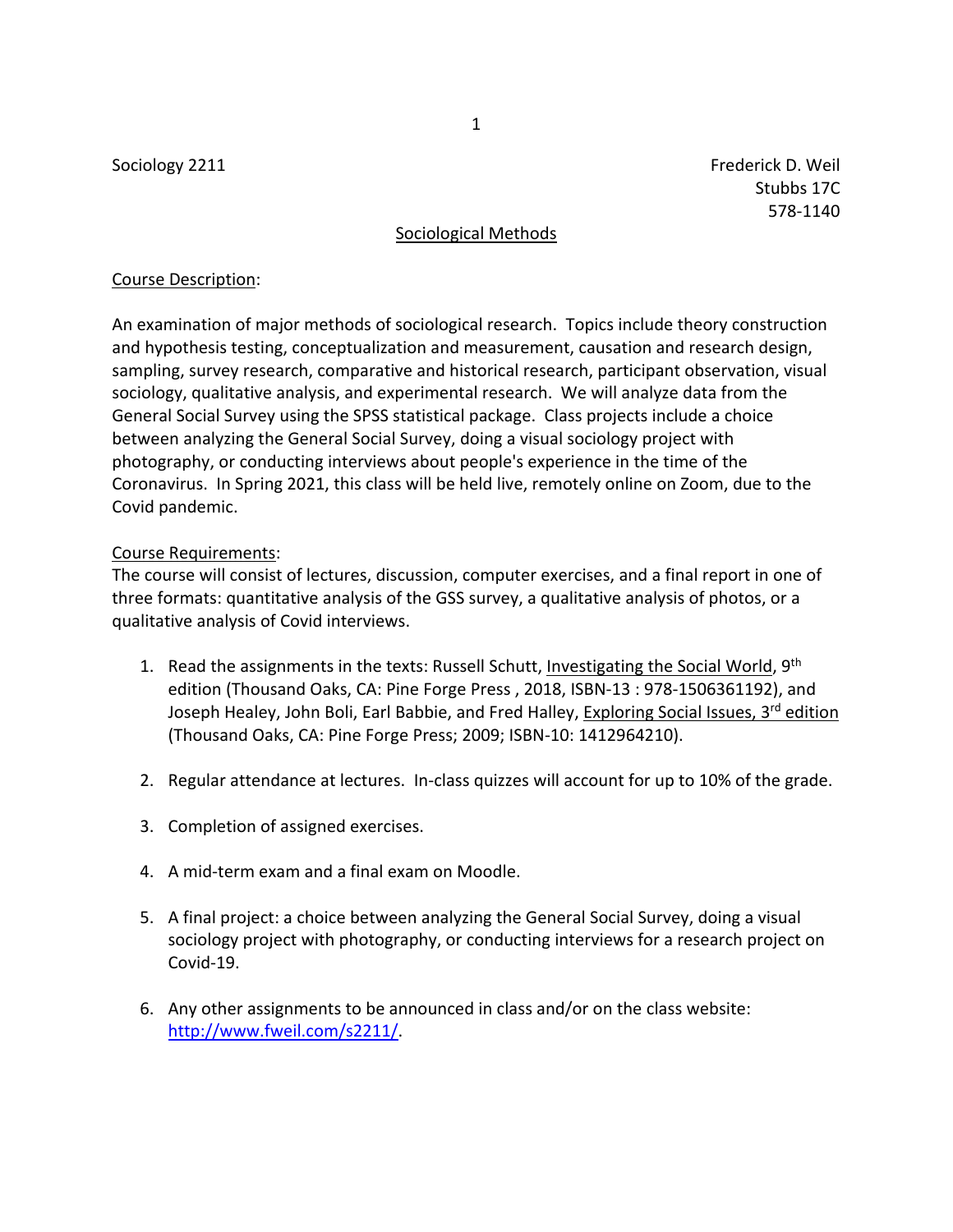More details on the assignments and various updates to the syllabus and/or scheduling information will be posted on the class website: [http://www.fweil.com/s2211/.](http://www.fweil.com/s2211/) Students are responsible for staying informed of that information. My lecture notes and other helpful materials are available on my website. The lecture notes are optional, but attendance at lectures is still required.

Although the Covid-19 Pandemic makes it necessary to conduct our class remotely, by Zoom, Moodle, and websites, our goal is to make the class approximate an in-person experience as much as can be achieved. One thing this means is that the class will be held "synchronously," which is to say, live.

All students must keep the instructor informed of the screen names or phone numbers used to sign into the Zoom sessions, including multiple names and phone numbers, in the event you join Zoom through a variety of means. We will use this information partly to recognize you online, and also partly to give you credit for attendance. If you don't provide us with this information, you might not get credit for classes you attend.

Normal university-approved excuses will be accepted, work can be made up, and the instructor is happy to help students understand material they missed in excused absences. If you experience technical difficulties connecting remotely, make sure to inform the instructor, and we will make the best accommodations we are able. Any disability accommodations will be handled according to guidelines established by the Office of Disabilities. In addition to the formal disability notifications, the instructor is happy to help work with you according to your needs.

If you miss a class for one of the approved reasons listed above, please take the steps you would ordinarily take if this were a regular in-person class. You can ask for notes from another student in the class, and you can request a Zoom meeting with the instructor. In addition, I will record the Zoom lectures and will give you access if you have an excused absence. I will not make these recordings generally available, in order to encourage class attendance and participation. Unexcused absences will be counted against attendance numbers. We are in a situation not of our choosing, and this is my best attempt at finding a fair balance, while encouraging class participation.

All students are required to leave their computer/device cameras on during our Zoom sessions, and everyone should remain muted unless you want to speak. If technical difficulties prevent you from doing this, say, due to a weak internet connection, you must inform the instructor and request an exemption prior to the day of class. Students are strongly encouraged to use devices like computers rather than mobile devices because they can handle certain technical situations better. For instance, during in-class quizzes, students will need to keep their Zoom link open and at the same time take a short (5-10 minute) quiz on Moodle. This may be difficult on mobile devices. Please try to avoid communicating with me during class via the chat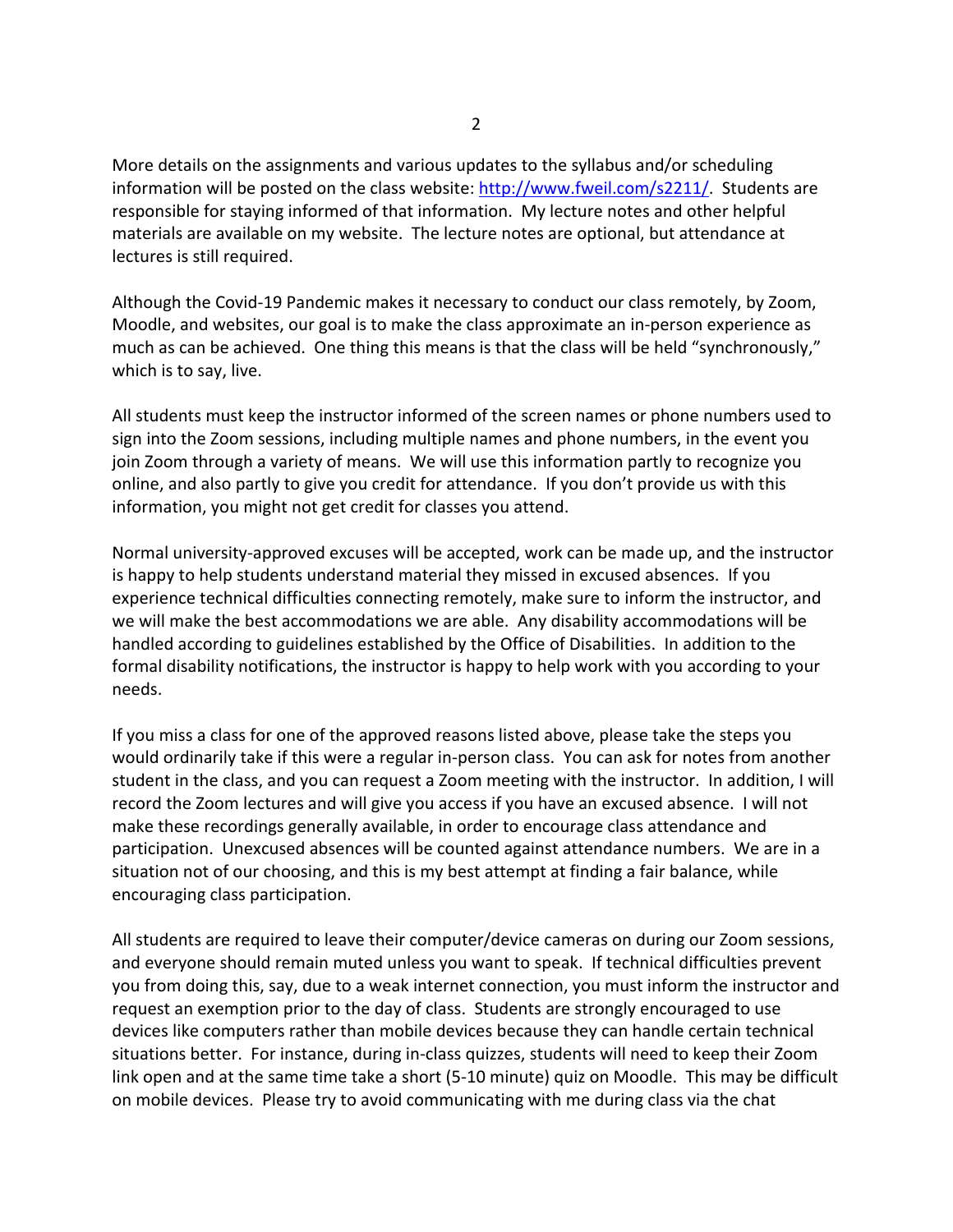function, because it's hard for me to monitor the chat while presenting. You can direct a chat to the teaching assistant, Sara Brown, when she's there. Or you can unmute yourself and say you have a question. Students are also strongly urged not to drive while in class, and there may be point penalties for doing so. We cannot encourage dangerous behavior!

# Grade Weights:

40% Class Project 30% Homework & Quizzes 15% Midterm Exam 15% Final Exam

Grade Scale:

| 97-100   | A+           |  |
|----------|--------------|--|
| 93-96    | A            |  |
| 90-92    | A-           |  |
| 87-89    | B+           |  |
| 83-86    | В            |  |
| 80-82    | В-           |  |
| 77-79    | C+           |  |
| 73-76    | $\mathsf{C}$ |  |
| 70-72    | $C -$        |  |
| 67-69    | D+           |  |
| 63-66    | D            |  |
| 60-62    | D-           |  |
| Below 60 | F            |  |

Note: A higher grade begins at the exact number. For instance, an A is 93.00 to 96.99, and an A- is 90.00 to 92.99.

# LSU catalog course description:

# **SOCL 2211 Methods of Sociological Research (3)**

Prereq.: SOCL 2001 and SOCL 2201 or equivalent. Open to sociology majors; open to others with permission of instructor. Scientific methods and their application in sociological research, including problem selection, research design, measurement, data sources and evaluation of data.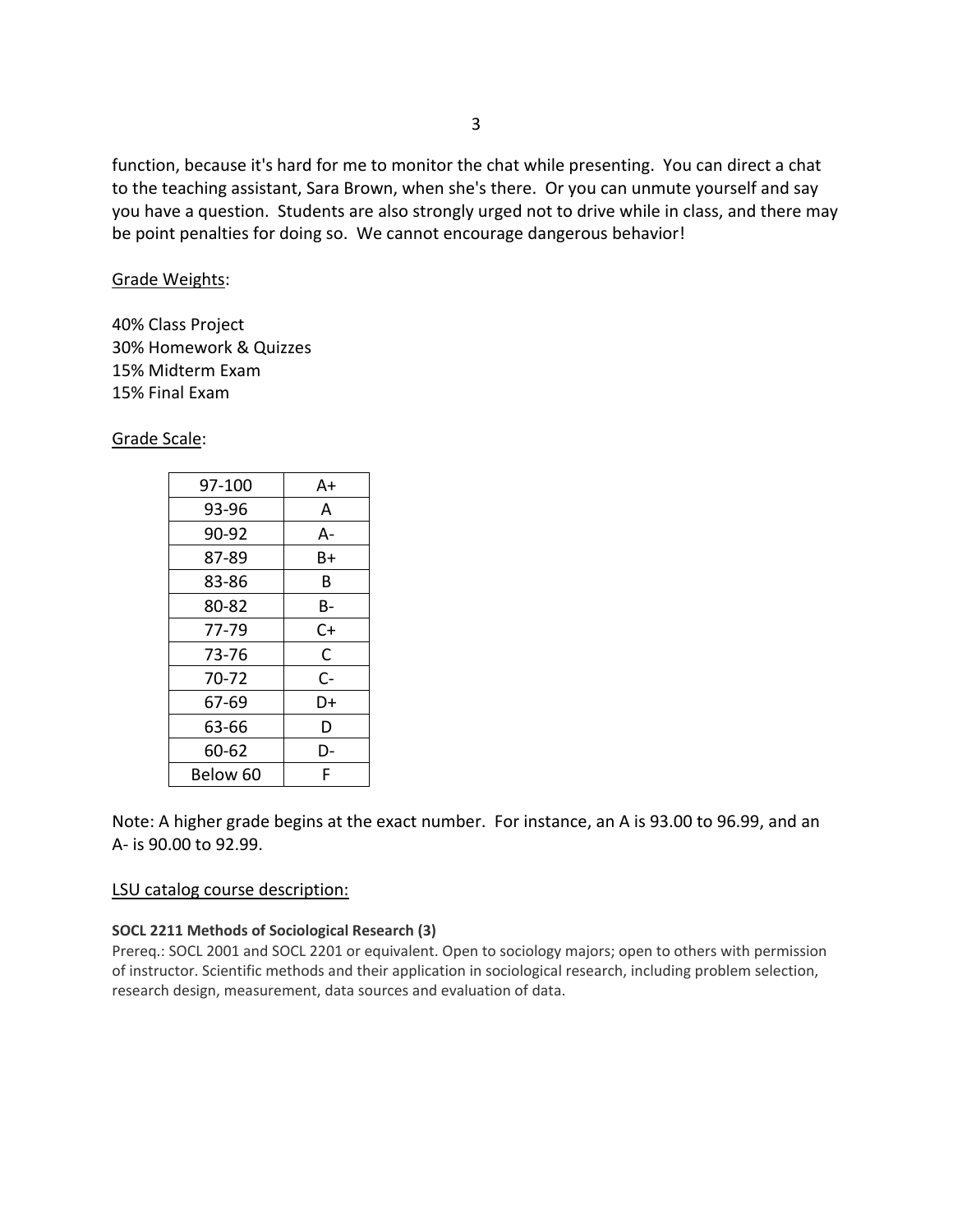## Standard LSU Statements (as of 8/1/2020):

#### **GENERAL EXPECTATIONS**

It is important to attend class regularly and keep up with the assigned readings. Please utilize office hours if you have any questions about the course material, your standing in the course, or other related matters.

LSU policy states that for each credit hour, students should plan to spend at least two hours working on course related activities outside of class. Since this course is for three credit hours, you should expect to spend **a minimum of six hours outside of class each week** working on assignments for this course. More information on this expectation can be found [here.](http://catalog.lsu.edu/content.php?catoid=12&navoid=822)

#### **ABSENCES AND MAKE-UPS**

Class attendance is the responsibility of the student. Students are expected to attend all classes. A student who finds it necessary to miss class assumes responsibility for making up examinations, obtaining lecture notes, and otherwise compensating for what may have been missed. The course instructor determines the validity of a student's reason(s) for absences and will assist those students who have valid reasons as outlined in [LSU Policy](https://www.lsu.edu/policies/ps/ps_22.pdf)  [Statement 22.](https://www.lsu.edu/policies/ps/ps_22.pdf)

## **ACADEMIC INTEGRITY**

All LSU students are responsible for observing high standards of academic integrity. The [LSU](https://www.lsu.edu/saa/students/codeofconduct.php)  [Student Code of Conduct](https://www.lsu.edu/saa/students/codeofconduct.php) explains student rights, excused absences, and what is expected of student behavior. Students are expected to understand this code. Any violations will be reported to the Dean of Students.

## **ACCESSIBILITY ACCOMMODATIONS**

LSU is committed to providing reasonable accommodations for all persons with disabilities. The syllabus is available in alternate formats upon request. If you have a disability

that may have some impact on your work in this class, please visit [Disability Services](https://www.lsu.edu/disability/) so that such accommodations can be considered. Students who receive accommodation letters should meet with their instructor to discuss the provisions of those accommodations as soon as possible.

#### **ACADEMIC SUCCESS**

The primary ingredients for your academic success are attending class, managing your time efficiently, taking good notes, and developing your critical thinking and communication abilities. LSU has a number of excellent resources that can assist you in developing these skills. The [Center for Academic](https://www.lsu.edu/cas/)  [Success](https://www.lsu.edu/cas/) offers guidance on what learning strategies are best suited to your talents, tutoring, and workshops on a variety of topics. [Communication Across the](http://cxc.lsu.edu/)  [Curriculum](http://cxc.lsu.edu/) assists students in developing the communication skills necessary for academic and professional success. Finally, the Olinde [Career Center](https://www.lsu.edu/careercenter/index.php) can assist you in choosing a major and a profession that best suits your talents and develop a career plan to ensure success when you graduate from LSU.

#### **COVID-19 STATEMENT**

We remain under pandemic conditions and expect to be in this state for the entire semester. In order to consistently provide the highest quality LSU education, all students should follow current LSU guidelines. These include the following:

1. If you have any signs of illness, do not come to class.

2. The University requires everyone to wear facemasks/cloths on campus. Failure to do so is a violation of the code of student conduct.

3. Wash hands with soap and water or clean with sanitizer frequently, and refrain from touching your face.

4. If you cough or sneeze unexpectedly, please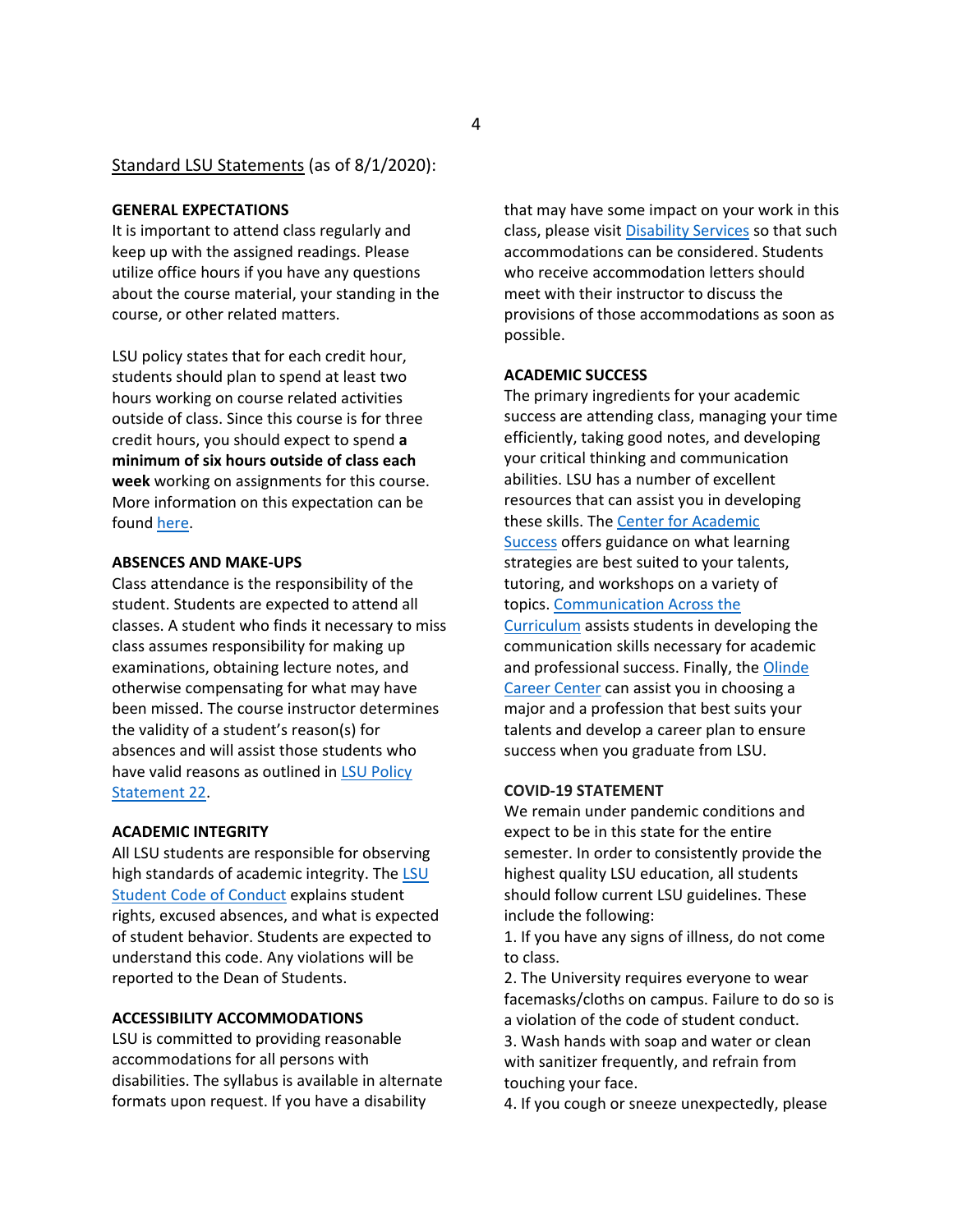be mindful of others nearby and cough or sneeze into your elbow or shield yourself the best you can.

5. If you have been exposed to others who have tested positive for COVID-19, self-quarantine consistent with current CDC guidelines.

#### **Daily Symptom Checker**

You are required to respond to a daily symptom check request sent via email or text message each morning. Completing the symptom checker will take approximately one to two minutes. Once you have provided information about your symptoms, you will be given feedback on whether or not you are certified to return to campus and attend your classes. Additionally, if you test positive for COVID-19, you are required to report it in your daily symptom checker application.

## **Resources for Students**

If you are feeling ill or overwhelmed with anxiety, please contact the [LSU Student Health](https://lsu.edu/shc/)  [Center](https://lsu.edu/shc/) for medical advice and mental health support. General health care and mental health support are available for all enrolled students through telehealth appointments.

## **Unexpected Changes to Courses**

Due to the unpredictable nature of the situation, the format of the course and/or requirements may be forced to change, and if this is the case students will be given appropriate notification.